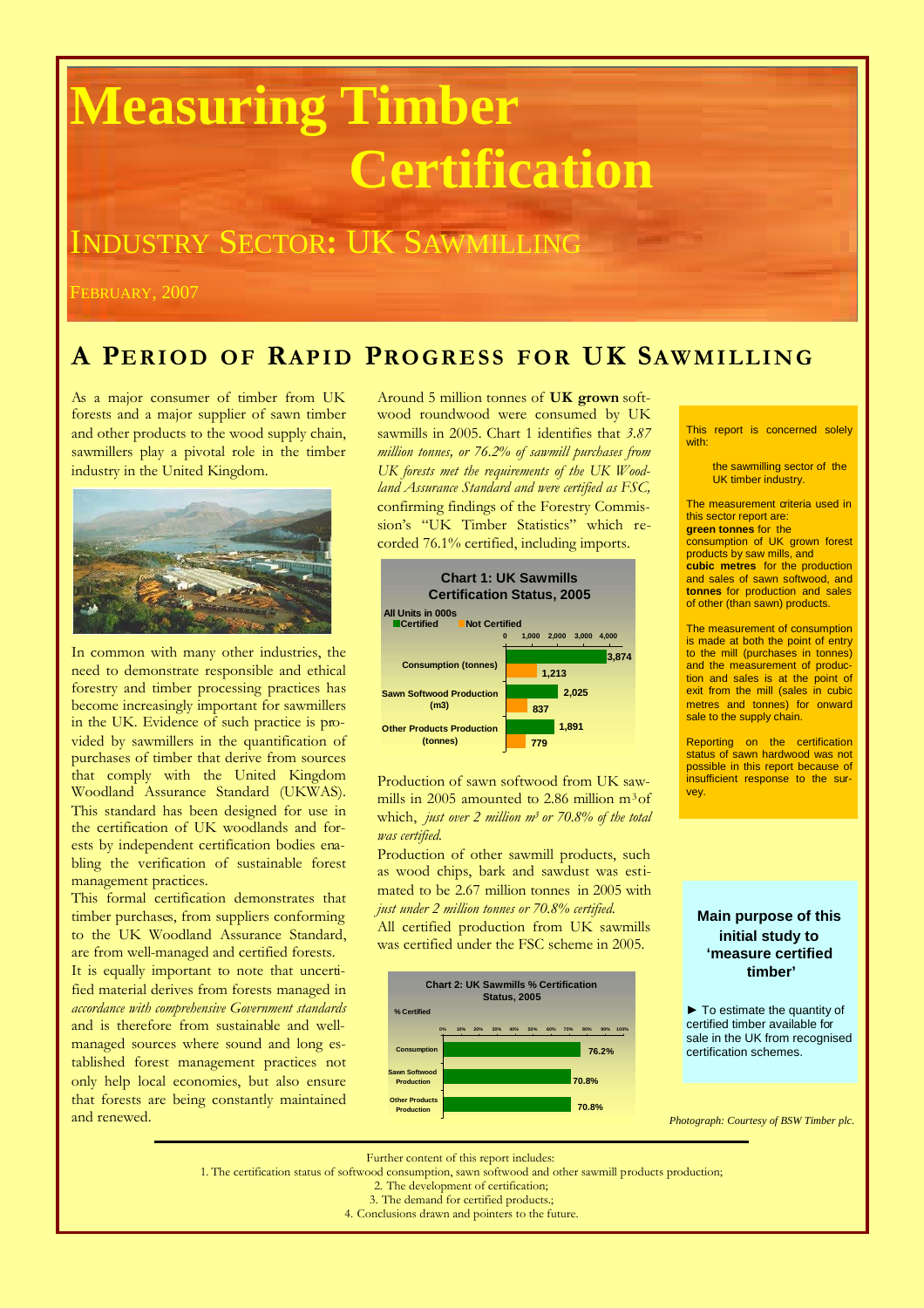## Availability of Certified Products Certified Softwood Roundwood Consumption

In 2005, sawmillers in the UK consumed 5.09 million tonnes of timber sourced from UK forests. A little was imported, but this report is concerned solely with the supply of material from the UK. All material emanating from public forests, as managed by the Forestry Commission of Great Britain and the Forest Service of Northern Ireland (FC & FS), is certified and, with estimates from the research conducted for this report revealing that the volume delivered from public forests was 2.58 million tonnes, the basis for calculating the proportion of certified timber consumed by sawmills was provided. The remaining 2.51 million tonnes consumed by sawmills in 2005 were sourced from private sector woodlands.

The research conducted for this report captured 58% of all timber purchases by sawmillers in the UK in 2005, however, the number of firms responding was very small. Consequently, care should be taken in interpreting the results from this research and the information supplied should be treated as indicative. Within the small sample however was a good mix of



large and small companies and it was possible to note the differences in consumption patterns between the two types. Through this breakdown, it was also possible to identify the consumption characteristics of the two size types

by their purchases of timber from private woodlands and public forests. As described on the first page of this report, it is estimated that in 2005, 76.2% of sawmill consumption was certified and the breakdown between private and public sector consumption is shown in chart 3.

The likely development of certification by source of supply in 2006 was also determined through this certification study. By applying the results of the survey across all UK sawmills for 2006, it is estimated that the proportion of sawmill output that is likely to be certified will rise marginally to a level of 77.1% of the total. However there is a shift in the proportions by source, with the growth of private sector certified roundwood predicted to increase its share of total sawmill consumption in 2006 to 26.4%, from



25.5% in 2005. The proportion of certified consumption from public forests is estimated to rise marginally in 2006, to stand at 50.8% while the proportion of uncertified consumption is predicted to slightly fall.

Not all private growers have certified timber for sale, consequently, an increasing proportion of raw material from this source will have the effect of 'dampening' the development of certified consumption. The estimate for 2006 indicates that the growth in the consumption of certified softwood from private woodlands is likely to be higher than consumption from the public estate and substantially higher than the (small) growth in the volume of uncertified material (from the private sector). The overall small increase in the certified proportion in 2006 to 77.1% is brought about by an increase in FC & FS supply (all certified) of 5.6% and an increase in certified private sector supply of 8.9%. However, there is also a small rise predicted in non-certified private sector supply of 1.1%, re-

sulting in the marginally higher proportion of certified consumption in 2006. These estimated changes in consumption for 2006 by source are shown in chart 5. The growth - all sources combined - for 2006 compared to 2005 is 5.4%.



### Certified Sawn Softwood Production

Although a small number of sawmillers responded to the certification survey, the survey captured 53% of total sawn production. The proportion of this production that was certified amounted to 72.5%, which is fairly close to the figure (70.8%) appearing in the Forestry Commission's "UK Timber Statistics". For the purposes



**70.8%**of sawn softwood production is certified.

of this study, the volumes identified in the (more comprehensive) Forestry Commission publication are used to quantify the incidence of certification. The certification study similarly

confirmed the differences in availability of certified goods by size of mill. The incidence of certification is greater with the larger sawmills (annual production of 25,000m<sup>3</sup> and over) and this is shown in chart 7. Production of certified sawn softwood from larger



mills in 2005 amounted to 1,876,000m<sup>3</sup> from a total of 2,256,000m3, which represents 83.2% of the production of this group of sawmills. In contrast, certified production among other sawmills (producing less than 25,000m<sup>3</sup>) is almost a mirror image, as shown in chart 8 (overleaf).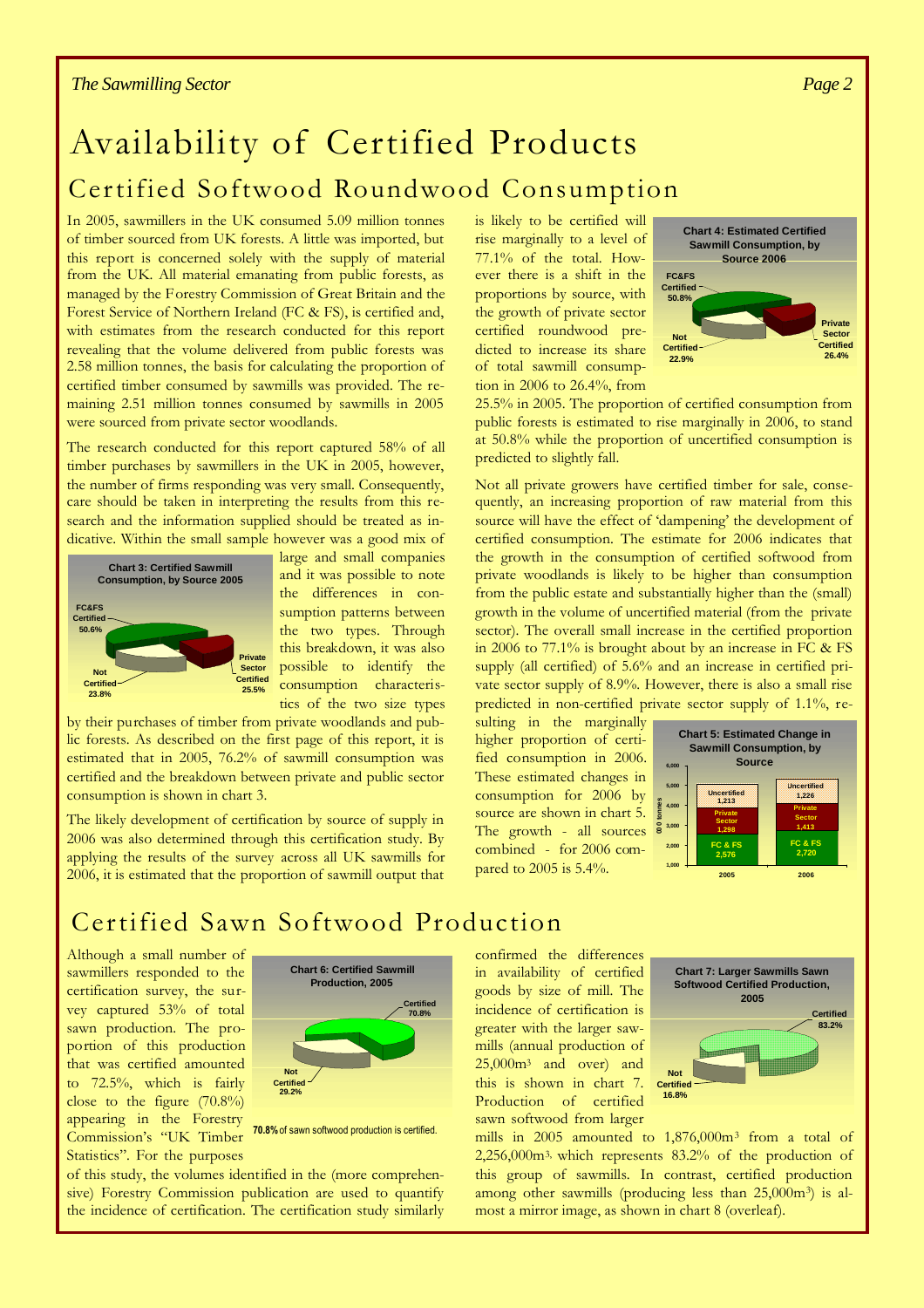#### *The Sawmilling Sector*

#### Projected Certified Sawn Softwood Production, 2006

The total number of sawmills included in the larger category producing over 25,000m<sup>3</sup> in 2005 was 29. The 'other' 199 (smaller) sawmills accounted for the remainder of production for that year, which totalled a volume of 605,000m3. Of this production from the



other (smaller) mills, it is estimated that 149,000m<sup>3</sup> or 24.6% was certified as shown in chart 8.

A projection of the likely volume of certified sawn softwood available from UK sawmills in 2006 was constructed from the

responses to the research for this study. Using data once again from the Forestry Commission's "UK Timber Statistics" and by applying the changes for 2006 that were projected from response to this study, the relative change in the incidence of certification by



**2006** and Bar Electrication by the Size of sawmill was derived. This provided further confirmation of the differences between larger and smaller sawmills in the development of certification. As shown in chart 9, the number of larger mills accounted for 10% of the total number of all mills; 78.8% of all production and 92.7% of all UK produced certified sawn softwood in 2005. Based on estimated increases in consumption from the certification research, total UK production is projected to rise to 2.98 million m<sup>3</sup> in 2006, from 2.86 million  $m^3$  in 2005. Higher growth is expected from the larger mills as shown in chart 9. The development in the

change in the proportion of **Importion** softwood will be driven by the larger sawmills. The net the overall increase in the volume of certified sawn effect of each of these changes will be to raise the volume of certified production by size of sawmiller is shown in chart 10 where the growth in certified production by larger mills is predicted to be around 5%  $(+100,000$ m<sup>3</sup>) in 2006. This compares to the increase in certified production by other mills of less than 2%, as shown in chart 11. These estimates assume that the mix of larger and other mills remains broadly the same as in 2005. While there will be little or no certified sawn softwood level of certified sawn softwood produced by UK sawmills to **71.4%** in 2006, from **70.8%** in 2005.



#### Certified Production of Other Sawmill Products

In addition to sawn timber, many other products are also produced by UK sawmillers. These include chips, bark, sawdust and other products that provide for a very high utilisation of raw material from the forest.

The research conducted for this study posed a question to help determine the extent to which sales of these products were certified. Once again the comprehensive "UK Timber Statistics" conducted by the Forestry Commission has been used alongside the results from the certification research to help quantify the tonnage of materials produced and derive estimates of the extent of certification of these other (than sawn) products. As shown in chart 13, consistent with the proportion of certified sawn timber, a little over 70% of the combined tonnage of the other sawmill products available was certified in 2005.

The estimated production of all other sawmill products in 2005 was 2.67 million tonnes of which, wood chips accounted for 68%, or 1.82 million tonnes. The certification research enquired as to the certified proportion of each of these other products and of total wood chip production, it is estimated that 1.28 million tonnes, or 70.3% was certified in 2005. Production of bark was much smaller at 0.24 million tonnes in 2005, of which an estimated 0.18 million tonnes, or

75.8% was certified. This may be a little high and caution is advised due to the small number of respondents to the survey and these estimates may be subject to large errors.

Sawdust production (and similar products) in 2005 amounted to 0.61 million

tonnes of which 0.43 million tonnes, or 70.5% was certified. A further small quantity of 'others' (which includes shavings and off-cuts) accounted for 0.05 million tonnes in 2005.

The volumes produced of these remaining products within the category of other sawmill products was too small to make reliable estimates of certification.

The certification status of each of the main other sawmill products in 2005 is shown in chart 15 overleaf.